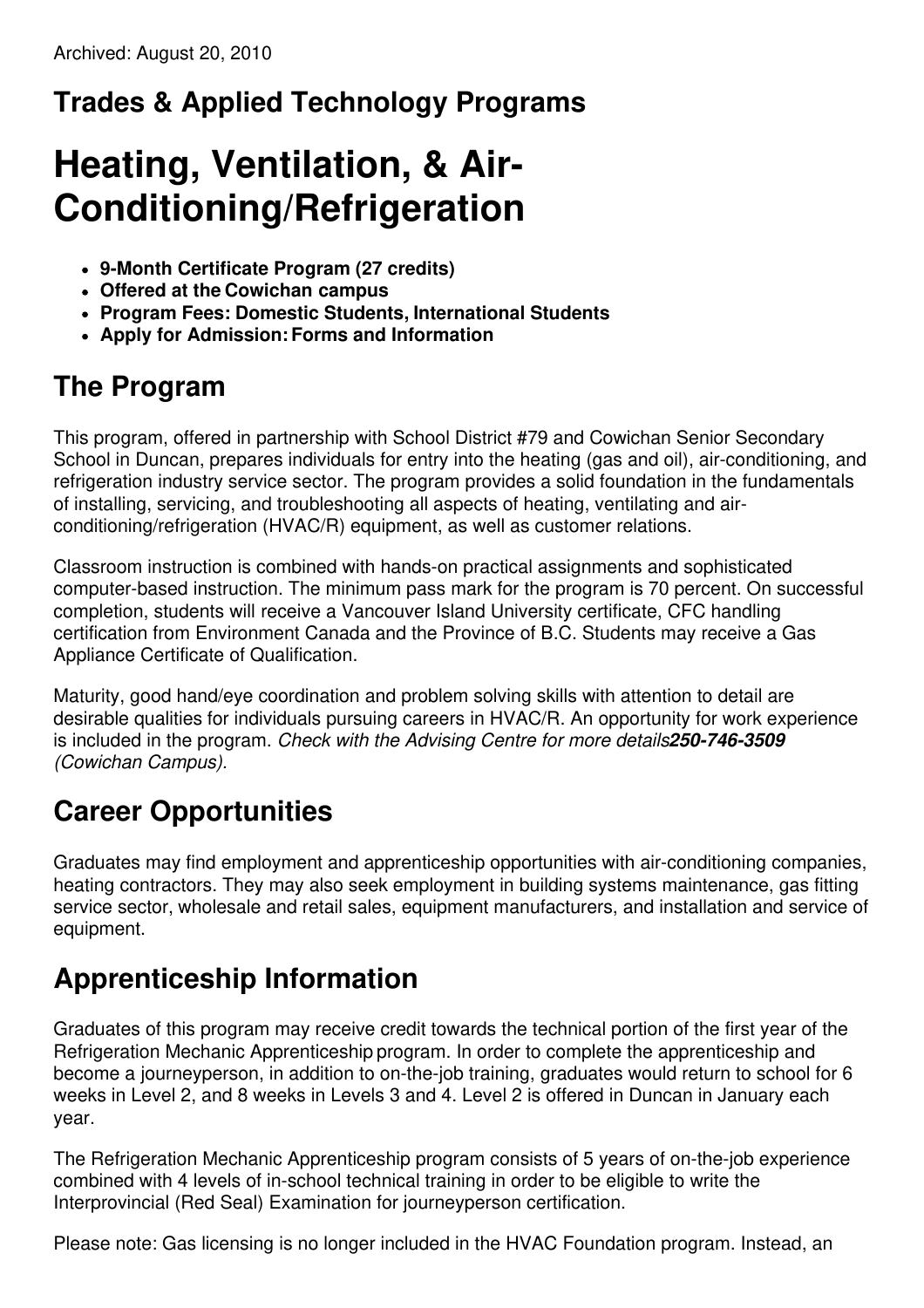additional Domestic/Commercial Gas Fitter Level 1apprenticeship session will now be offered on an ongoing basis at the Cowichan Campus of Vancouver Island University.

For more information on apprenticeship training, please visit the website at www.itabc.ca, contact the Industry Training Centre at 1-866-660-6011, or call Tanya Reiber at Vancouver Island University toll-free at 1-888-920-2221 local 6112.

### **Admission Requirements**

- Grade 12, or equivalent, or mature student status.
- Physically fit and good hand-eye coordination.
- Successful completion of assessment testing.
- Personal profile.
- An interview.
- A criminal record check is required.
- See also Trades general admission requirements.

### **Start Date and Application Deadline**

The program starts in September and applications are accepted between November 15 and March 31. For further information regarding late applications and program contacts check the Program Availability List.

### **Program Outline**